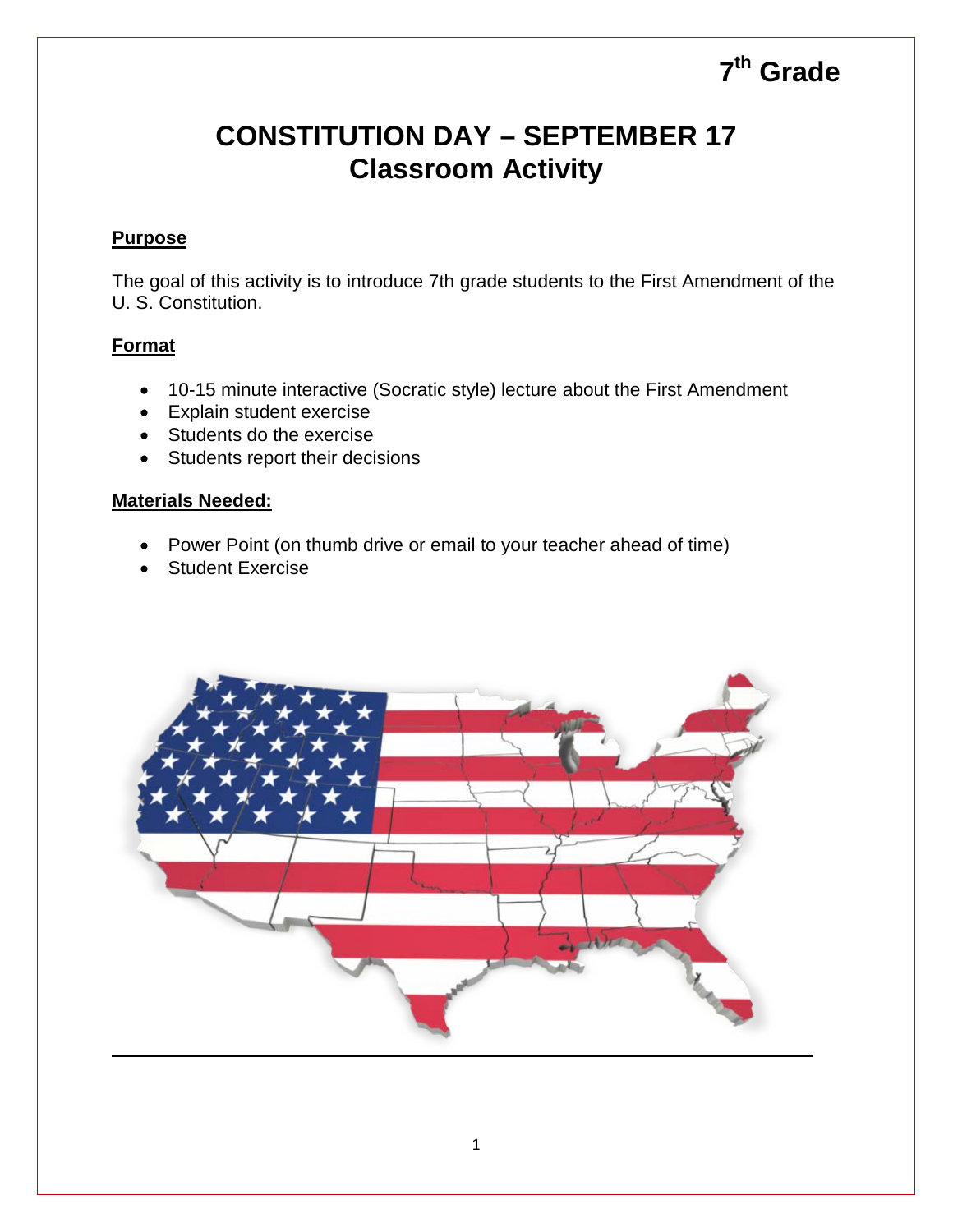# **Interactive Lecture (10-15 minutes)**

- Introduce yourself and spend a couple of minutes telling the students what kind of law you practice.
- Make your lecture interactive by asking the students if they know some of the following information:
	- o The Constitution was created on September 17 in 1787..
	- $\circ$  It was ratified on June 21, 1788 in what is now the Unitarian Universalist Church on the edge of the Boston Commons (on your power point are photos of the plaque on the outside of the church, the church itself and the view across the street from the church of George Washington in the Boston Commons (wearing a Boston Bruins jersey!)



- The original Constitution did not have a Bill of Rights.
- James Madison drafted the Bill of Rights in 1789 and it was adopted by the states in 1791.
- The Bill of Rights was created because our country's founding leaders were afraid the government would have too much power. These new American citizens wanted to be certain that particular, important rights were explicitly stated and protected.
- Thomas Jefferson was one of those founding citizens. He believed that a fair government must list and protect the basic rights of its citizens. His idea was that governments do not give *rights* to *people,* but rather have the *responsibility* to protect the rights that all people have naturally. They call his school of thought "Enlightenment".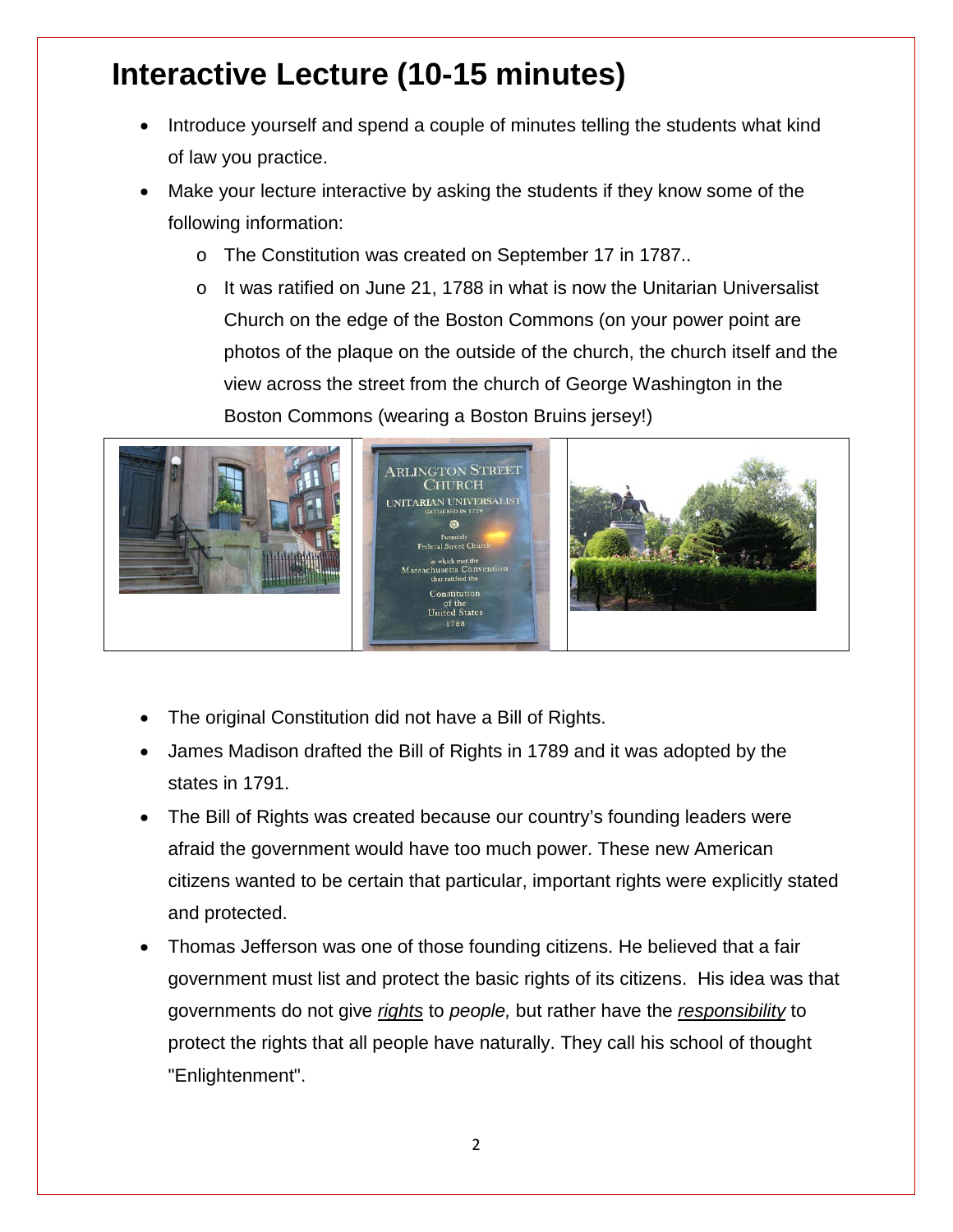• **Q:** Why were our country's founding fathers worried about whether the government had too much power?

**A:** Because the United States just finished fighting England for our independence. The Americans were protesting the King of England's strict control over the colonies. Americans wanted to make sure that no government held that kind of control over them again. These new American citizens wanted to be certain that particular, important rights were explicitly stated and protected.

The First Amendment to the U.S. Constitution states:

**"Congress shall make no law respecting an establishment of religion, or prohibiting the free exercise thereof; or abridging the freedom of speech, or of the press; or the right of the people peaceably to assemble, and to petition the government for a redress of grievances."** 

• The First Amendment protects Americans' rights to believe what they want to believe and say what they think, except in limited circumstances. It contains the most basic of all individual freedoms: Religion, Speech, Press, Assembly and Petition. These are often referred to as "the first five freedoms."

Taken together, these 5 freedoms constitute the cornerstone of our democracy.

Free speech deserves Constitutional protection because it serves 3 purposes:

- It advances knowledge and the ascertainment of truth,
- Facilitates self-government in a democracy, and
- Promotes individual autonomy, self-expression and self-fulfillment

**Q:** What are the five rights, or freedoms, set forth by the First Amendment? Can you pick them out?

**A**: The five freedoms are: Freedom of Religion, Freedom of Speech, Freedom of the Press, Freedom of Assembly and Freedom to Petition the Government. These are often referred to as "the first five freedoms."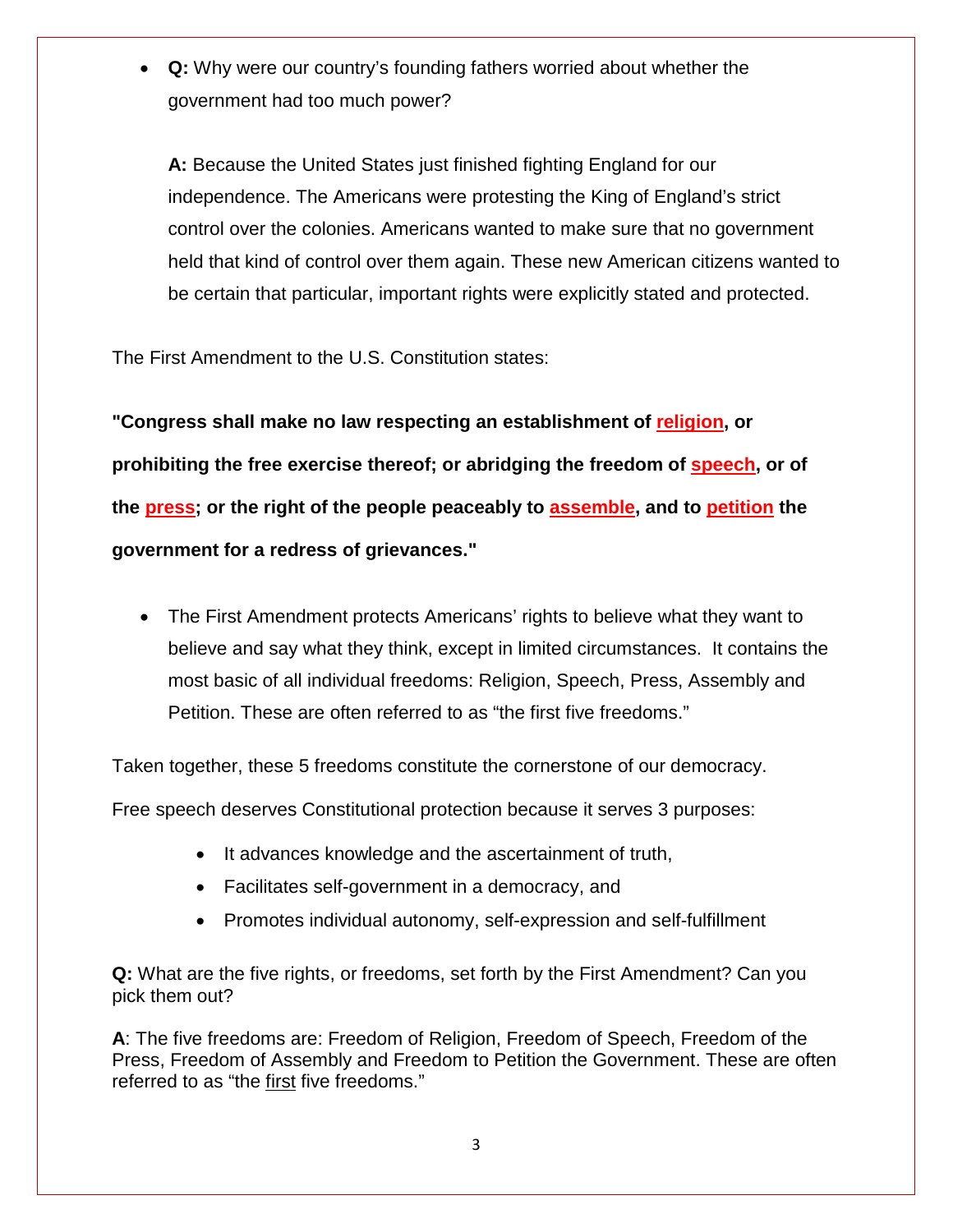- The First Amendment protects Americans' rights to believe what they want to believe and say what they think, except in limited circumstances.
- Taken together, these five freedoms constitute the cornerstone of our democracy.

### **Speech under the First Amendment**

Q: What is speech? What different types of communication might qualify as speech under the First Amendment?

- A: Speech is any form of communication including
	- Verbal communication
	- Actions (give example: protesting by picketing with signs)
	- Written words
	- Art & Literature (painting, singing, dance)

Q: Why as Americans are we given the right to free speech? How does it benefit us?

A: Free speech deserves Constitutional protection because it serves 3 purposes:

- It helps us learn things and to find out the truth about things,
- It helps us govern ourselves in a democracy, and
- It lets us be unique individuals who can express ourselves how we want

CRITICAL POINT: Only the government can violate the First Amendment. Vague and oppressive limitations placed on speech by Facebook, Twitter, Google or a private employer, no matter how restrictive, do not violate the First Amendment because those restrictions are not put in place by the government. They are put in place by a private company.

Q: Can you think of 5 different types of government?"

A: courts, police, public officials, public school employees, city council, FBI.

CRITICAL POINT: Only the government can violate the First Amendment. Vague and oppressive limitations placed on speech that is posted on Facebook, sent on Twitter or Yahoo's "terms of use", no matter how restrictive, do not violate the First Amendment because those restrictions are not put in place by the government.

## **Protected vs. Unprotected Speech**

NOT ALL speech is protected.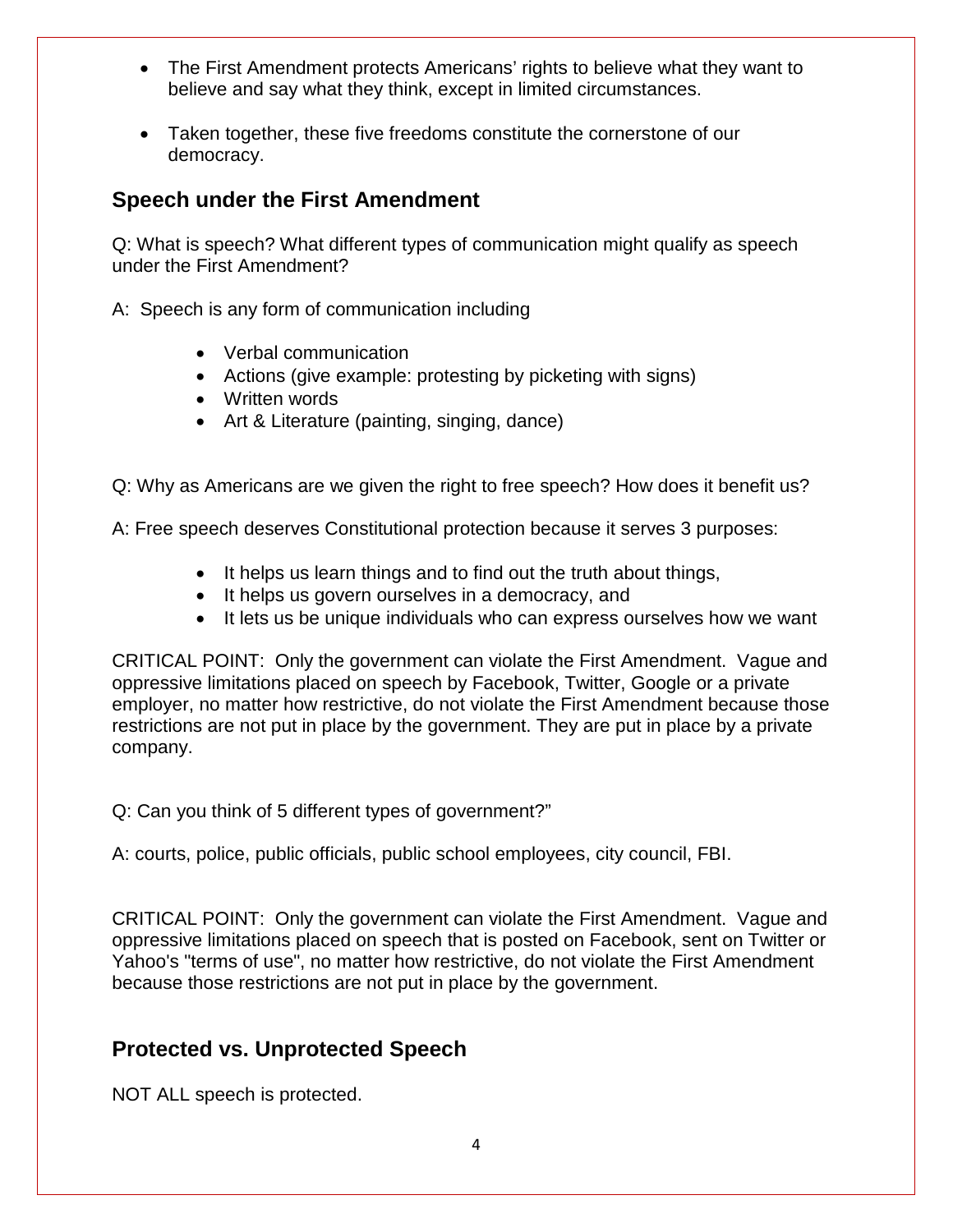- Q: Can you think of reasons why some kinds of speech might not be protected.
	- Safety of the public
	- The need for government to administer other laws

Q: Can you think of ways people can get in trouble for telling lies or creating safety issues with their speech?

- Defamation (harming others by lying about them)
- Disturbing the peace
- Inciting a riot
- Causing a stampede by yelling "fire" in a crowded theater

Tell the story of the Tinker Case as a precursor to the students hearing other actual first amendment scenarios and deciding for themselves whether the speech in question was protected or not protected.

### *Tinker v. DesMoines Independent Community School District***, 393 US 503 (1969)**



Three siblings, John Tinker, 15, Mary Beth Tinker, 13, and Christopher Eckhardt, 16, years old, wore black arm bands to school to demonstrate their objection to the Vietnam War in the 1960s and to show their support for a truce. The boys both attended high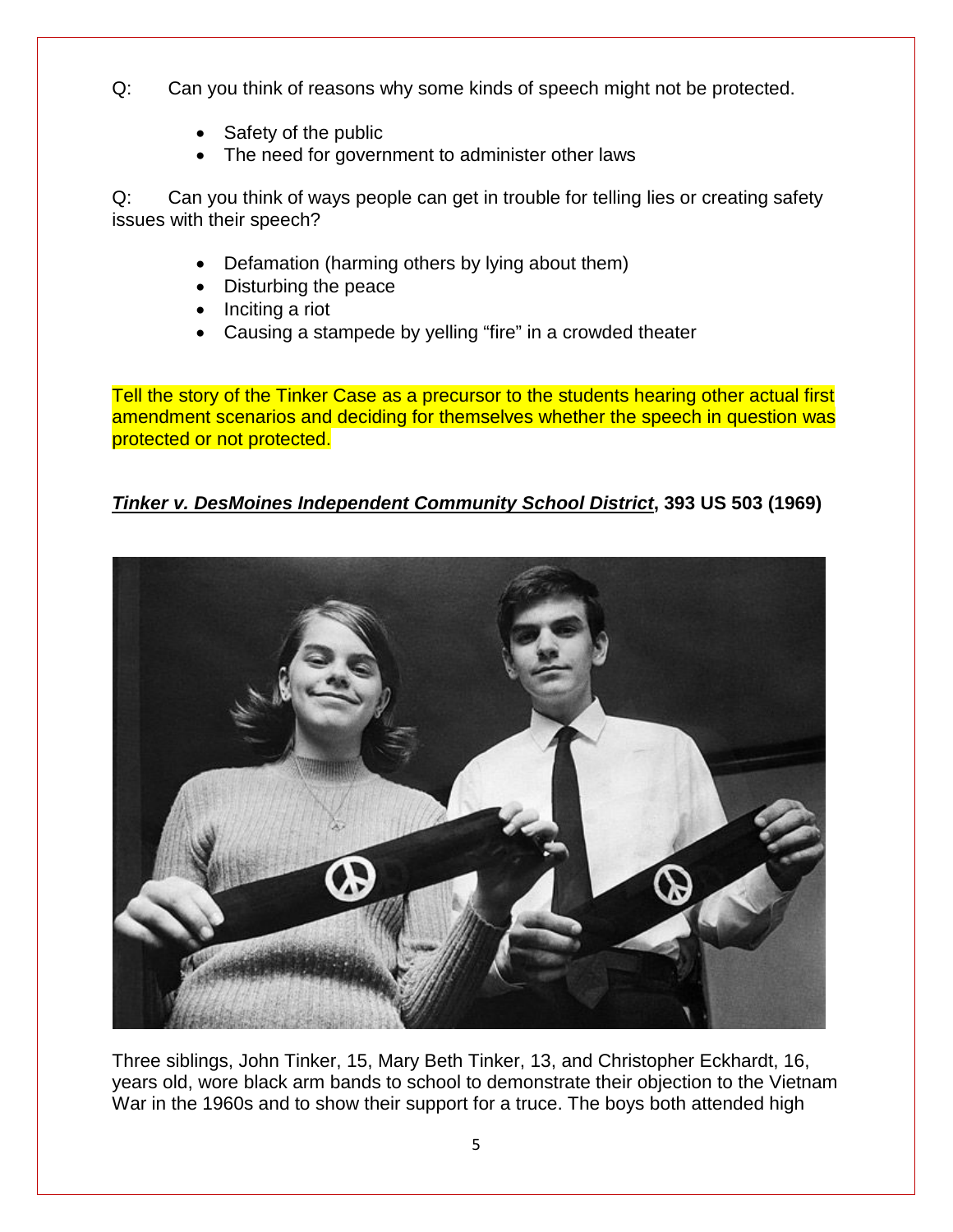schools and the girl attended junior high school. The students wore black armbands to their schools and were all sent home and suspended from school until they would come back without their armbands. They did not return to school until after the planned period for wearing armbands had expired. They missed several days of school. The students and their parents sued the school for violating their First Amendment rights to free speech. The case went all the way to the U.S. Supreme Court.

**Q:** What kind of speech did the students express? What value is that speech?

**A:** Political speech: Action (or symbolic speech) by wearing the black armbands with peace signs. Political speech gets the highest protection.

**Q:** Do students have free speech rights in school? Do people below the age of 18 have the same free speech rights of people older than 18?

**A:** Yes, students have free speech rights in public schools, but limitations can be placed on them. People below the age of 18 have free speech rights, but they are not as expansive as people above the age of 18.

**Q:** How do you think the court came down in the Tinker case? Did it find that the students First Amendment rights were violated?

**A:** The Supreme Court held in favor of the students. They said students cannot be punished for expressing their personal views, even on controversial matters, on the school premises. Students have the right to speak about political issues ….. HOWEVER, the school can ban even political speech if it

#### **"materially and substantially disrupts the operation of the school or collides with the rights of other students."**

The school, however, does not have to wait until a disruption occurs. If school authorities can forecast a substantial disruption of school activities it can ban the speech.

## Pass out the "Protected or Not Protected" Activity to the students (gather them up after they leave the classroom).

- Help the class divide into groups of 5. Each group will have 3 justices and 2 lawyers: one for the government and one for the individual.
- Explain that one of the students will read the case out loud and then each lawyer will make an argument as to why the speech in question is protected or not protected.
- The 3 justices will debate for 1 minute and then vote by raise of hands. Majority wins. One student records the vote in each case so they can report to the classroom afterwards as to how their court voted.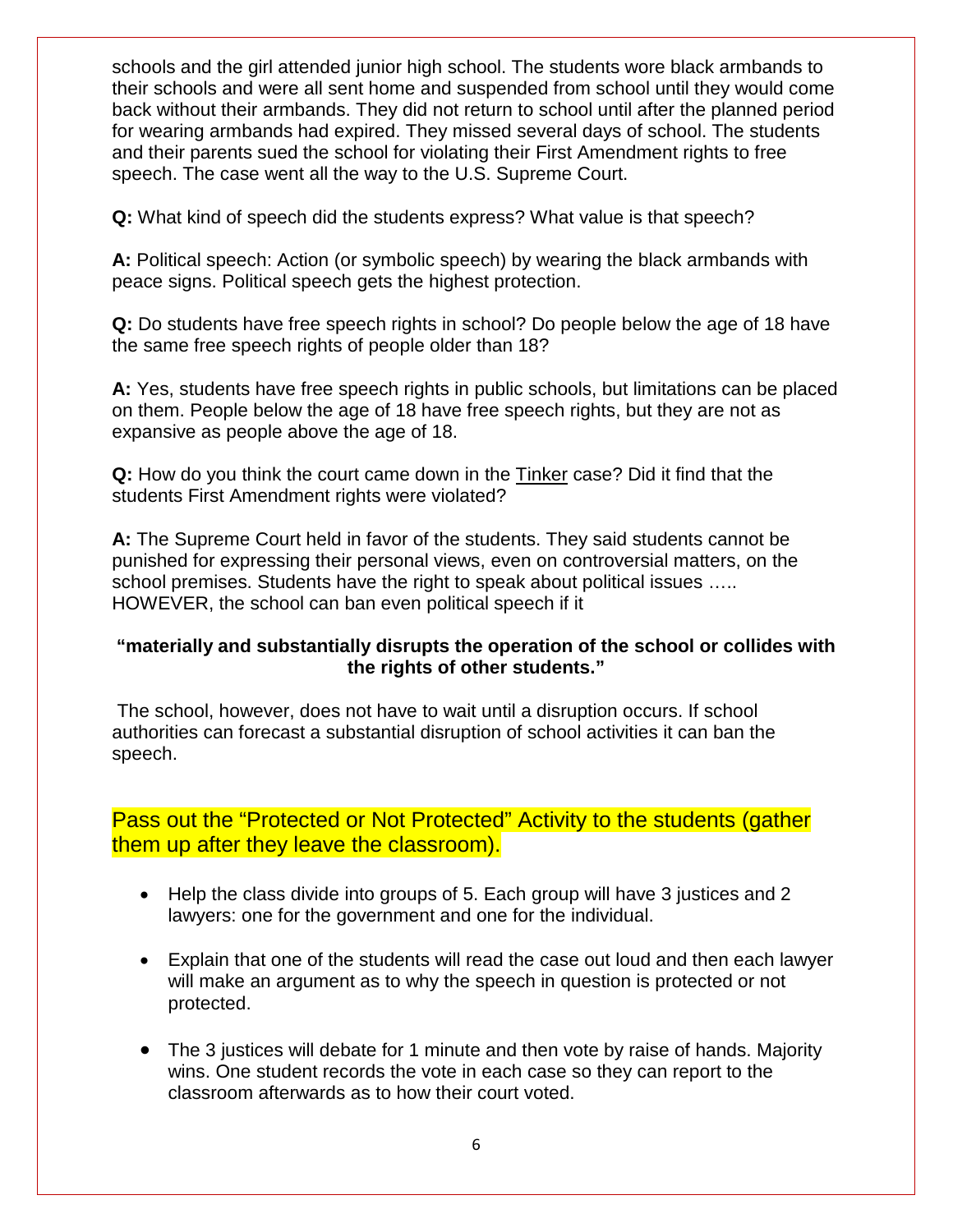## **Protected by the First Amendment or Not Protected?**

RAPID FIRE DECISIONS! NO MORE THAN *2 MINUTES* PER CASE!

#### • **Case Number One**:

In the 1960s, men had to serve in the United States Army. They were sent "draft cards" in the mail telling them when to report for military duty. The cards had numbers on them that helped the government keep track of its army.

Many men didn't want to serve in the Army. They burned their draft cards as an expression of their protest against the war and serving in the military.

Do you think Burning a draft card was protected speech or not protected?

#### • **Case Number Two**:

During the civil rights movement of the 1960s, members of the Ku Klux Klan would sometimes burn crosses.

Do you think it is legal for the government to outlaw burning crosses?

What might the answer depend on?

#### • **Case Number Three**:

Your classmate refuses to say the Pledge of Allegiance in a public school because it uses the word "God" and he does not believe in God?

Do you think he can be forced to say the Pledge?

#### • **Case Number Four**:

You just bought your first car and you go to the Secretary of State and get a license plate. It says on it, "Live Free or Die." You hate that. You put duct tape over it. Can the police arrest you, or is your symbolic speech protected?

#### • **Case Number Five**:

The head of the Cancer Awareness Club has passed out a bunch of stretchy bracelets that say " ♥ Boobies". Do you believe the school had the right to ban the bracelets?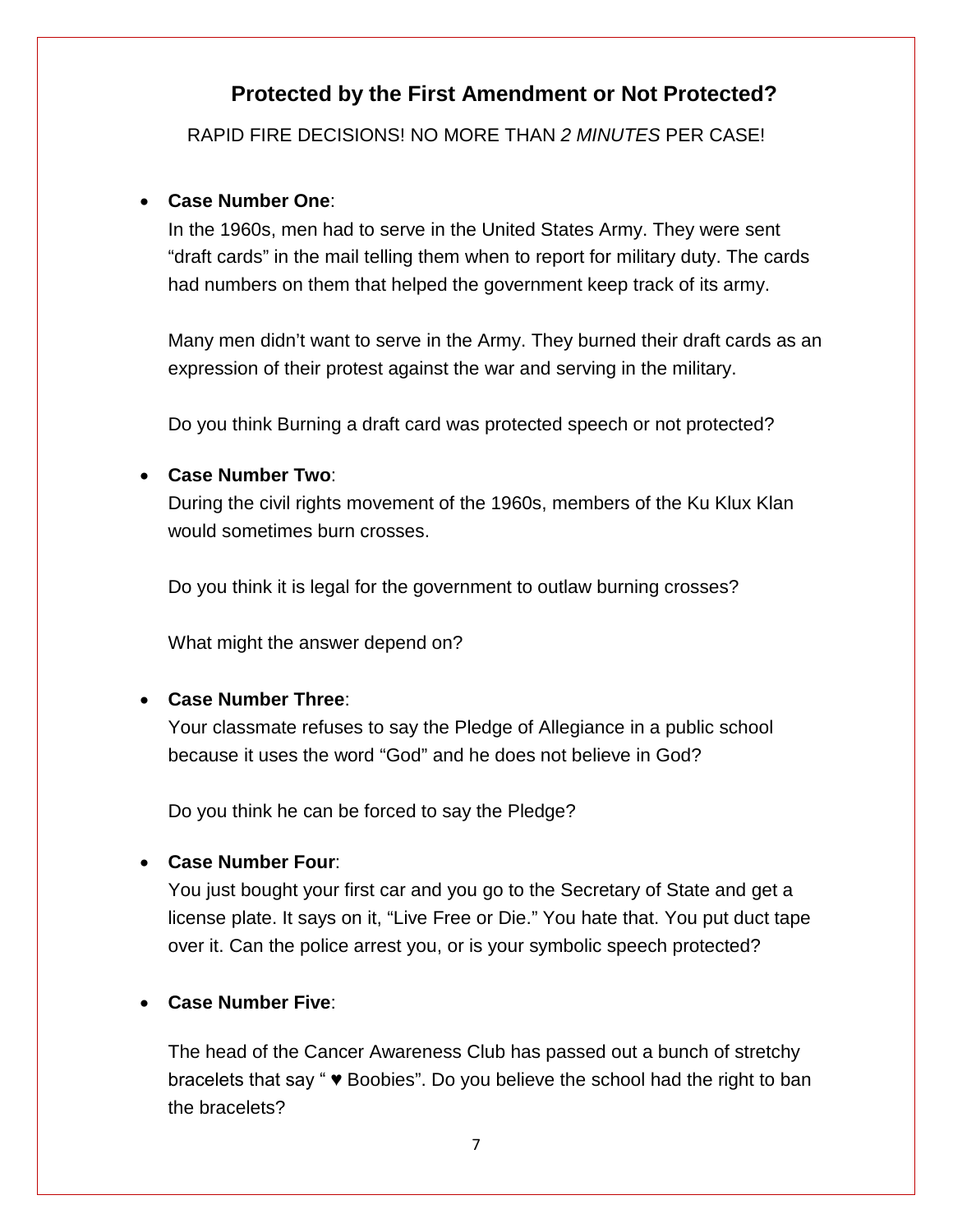#### • **Case Number Six**:

You have had a bad year with one of your teachers. You go on your FaceBook page and you write, "Ms. \_\_\_\_\_\_\_\_\_ is the worst teacher I've ever met. To those students who have had the displeasure of having Ms. \_\_\_\_\_\_\_\_, or simply knowing her and her insane antics; Here is the place to express your feelings of hatred."

Peter Bayer, the principal of Pembroke Pines High, suspended Evans for three days and removed her from her Advanced Placement classes for violating the school's rules against "cyberbullying" and "harassment" of a staff member, according to court documents.

Can the school suspend you for putting that on your FaceBook page? Can the school suspend students for "Liking" that posting?

#### • **Case Number Seven**:

Your friends pick up on the idea of criticizing teachers on FaceBook and one of them starts using vulgar language about a teacher and asks fellow students to help him raise money "to help pay for a hit man." A picture of the teacher with her head cut off is posted. The teacher is so emotionally distraught she takes a one-year medical leave of absence and the student is suspended for 10 days.

Can the school do that?

#### • **Case Number Eight**:

The Class Clown decides to take some video footage on his i-phone of the gym teacher bending over and while the student stood behind her making vulgar motions and dubbed in the song "Ms. New Booty." The student was suspended for 40 days.

Can the school do that?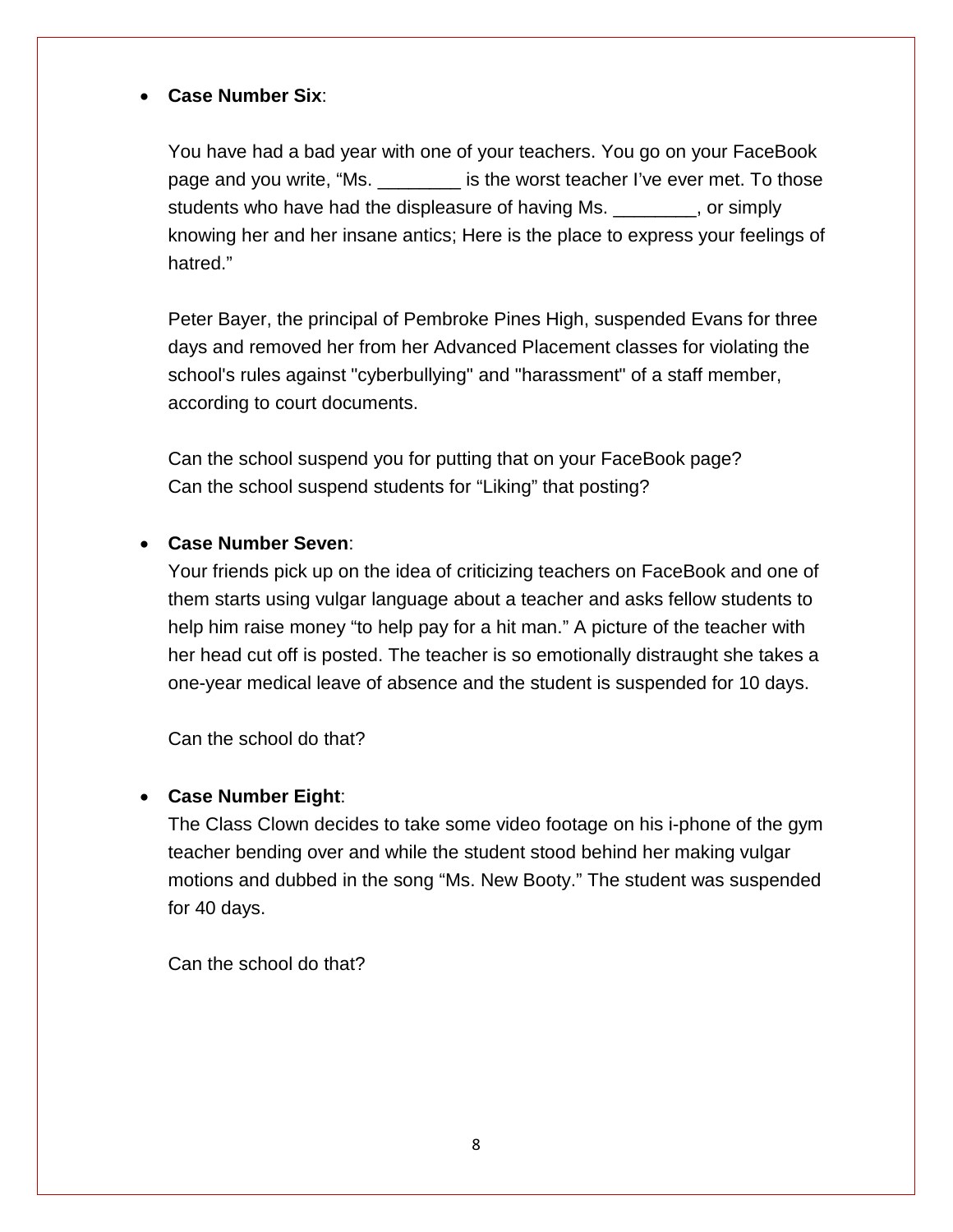#### **ANSWER KEY**

• **Case Number One**: Burning draft cards

**Draft-card burning** was a symbol of protest performed by thousands of young American men as part of the [opposition to the involvement of the United States in](http://en.wikipedia.org/wiki/Opposition_to_the_U.S._involvement_in_the_Vietnam_War)  [the Vietnam War.](http://en.wikipedia.org/wiki/Opposition_to_the_U.S._involvement_in_the_Vietnam_War) Beginning in May 1964, some activists burned their draft cards at anti-war rallies and demonstrations. By May 1965 it was happening with greater frequency. To limit this kind of protest,  $[3]$  in August 1965, the United [States Congress](http://en.wikipedia.org/wiki/United_States_Congress) enacted a law to broaden draft card violations to punish anyone who "knowingly destroys, knowingly mutilates" his draft card.<sup>[\[4\]](http://en.wikipedia.org/wiki/Draft-card_burning#cite_note-Miller-4)</sup> Subsequently, 46 men were indicted<sup>[5]</sup> for burning their draft cards at various rallies, and four major court cases were heard. One of them, *[United States v. O'Brien](http://en.wikipedia.org/wiki/United_States_v._O%27Brien)*, was argued before the [Supreme Court.](http://en.wikipedia.org/wiki/United_States_Supreme_Court) The act of draft card burning was defended as a symbolic form of [free speech,](http://en.wikipedia.org/wiki/Free_speech) a constitutional right guaranteed by the [First](http://en.wikipedia.org/wiki/First_Amendment_to_the_United_States_Constitution)  [Amendment.](http://en.wikipedia.org/wiki/First_Amendment_to_the_United_States_Constitution) The Supreme Court decided against the draft card burners; it determined that the federal law was justified and that it was unrelated to the freedom of speech. This outcome was criticized by legal experts. (From Wikipedia)

**Case Number Two: Burning a cross** 

**In** *[Virginia v. Black](http://en.wikipedia.org/wiki/Virginia_v._Black)* **(2003),** the [United States Supreme Court](http://en.wikipedia.org/wiki/Supreme_Court_of_the_United_States) deemed constitutional a statute outlawing the public burning of a cross with intent to intimidate, but held that statutes that did not require additional showing of intent to intimidate (other than the cross itself) were unconstitutional. (From Wikipedia)

• **Case Number Three**: Pledge of Allegiance

*Minersville School District v. Gobitis*, 310 [U.S.](http://en.wikipedia.org/wiki/United_States_Reports) [586](https://supreme.justia.com/us/310/586/case.html) (1940), was a decision by the [Supreme Court of the United States](http://en.wikipedia.org/wiki/Supreme_Court_of_the_United_States) involving the religious rights of public school students under the [First Amendment to the United States Constitution.](http://en.wikipedia.org/wiki/First_Amendment_to_the_United_States_Constitution) The Court ruled that public schools could compel students—in this case, [Jehovah's Witnesses—](http://en.wikipedia.org/wiki/Jehovah%27s_Witnesses)to salute the [American Flag](http://en.wikipedia.org/wiki/American_Flag) and recite the [Pledge of](http://en.wikipedia.org/wiki/Pledge_of_Allegiance)  [Allegiance](http://en.wikipedia.org/wiki/Pledge_of_Allegiance) despite the students' religious objections to these practices. This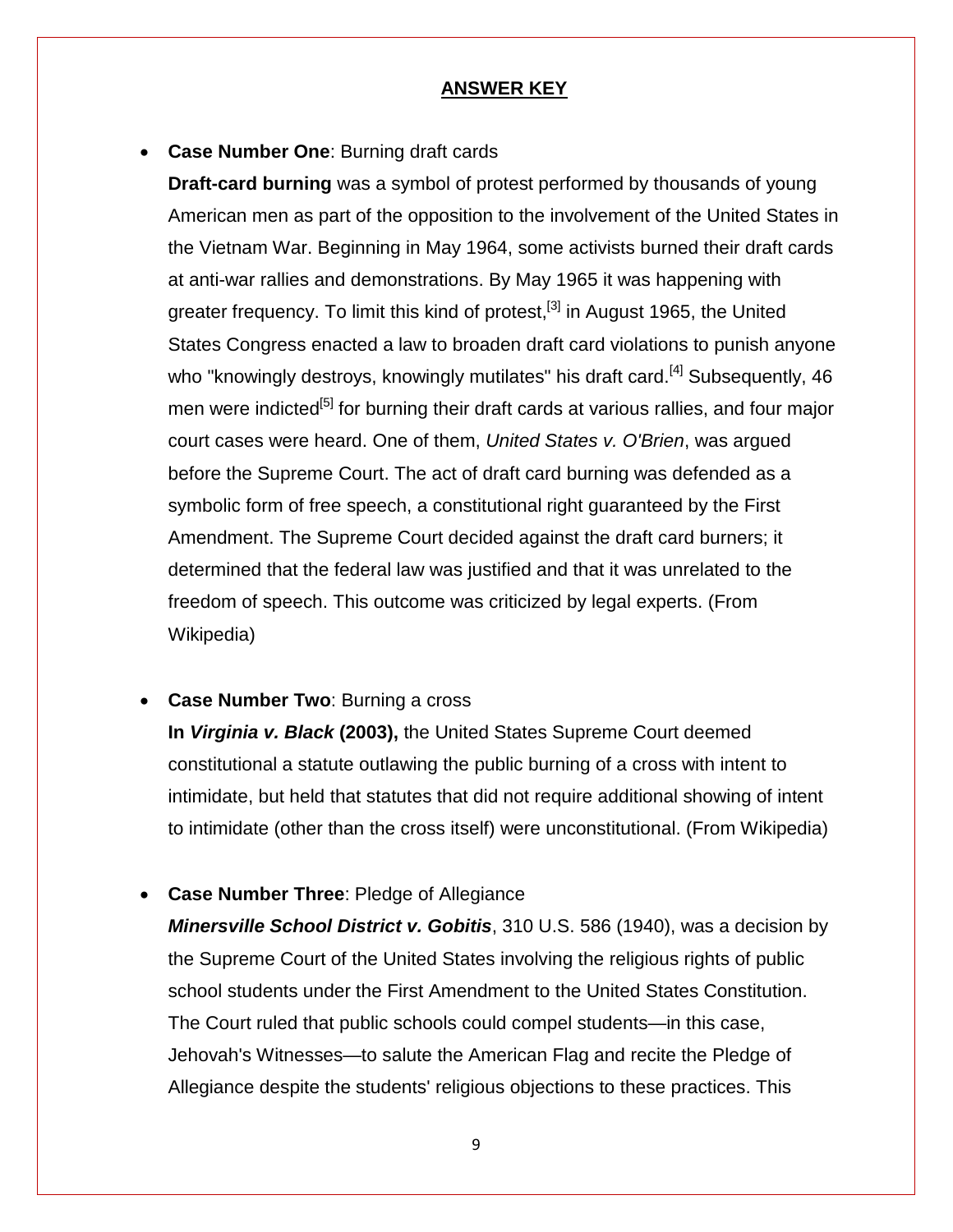decision led to increased persecution of Witnesses in the United States. The Supreme Court **overruled** this decision a mere three years later, in *[West Virginia](http://en.wikipedia.org/wiki/West_Virginia_State_Board_of_Education_v._Barnette)  [State Board of Education v.](http://en.wikipedia.org/wiki/West_Virginia_State_Board_of_Education_v._Barnette) Barnette*, 319 U.S. 624 (1943). It was a significant court victory won by [Jehovah's Witnesses,](http://en.wikipedia.org/wiki/Jehovah%27s_Witnesses) whose religion forbade them from saluting or pledging to symbols, including symbols of political institutions. However, the Court did not address the effect the compelled salutation and recital ruling had upon their particular religious beliefs, but instead ruled that the state did not have the power to compel speech in that manner for anyone. (From Wikipedia)

• **Case Number Four**: License Plate: "Live Free or Die"

**In 1977, the [U.S. Supreme Court](http://en.wikipedia.org/wiki/U.S._Supreme_Court)** ruled in the case of *[Wooley v. Maynard](http://en.wikipedia.org/wiki/Wooley_v._Maynard)*, 430 U.S. 705, that the State of New Hampshire could not prosecute motorists who chose to hide part or all of the motto. That ruling came about because George Maynard, a [Jehovah's Witness,](http://en.wikipedia.org/wiki/Jehovah%27s_Witness) covered up "or die" from his plate. "By religious training and belief, I believe my 'government' – Jehovah's Kingdom – offers everlasting life. It would be contrary to that belief to give up my life for the state, even if it meant living in bondage."<sup>[\[2\]](http://en.wikipedia.org/wiki/Live_Free_or_Die#cite_note-2)</sup> Pursuant to these beliefs, the Maynards began early in 1974 to cover up the motto on their license plates.

He was convicted of breaking a state law against altering license plates.

The U.S. Supreme Court ruled 6–3 in his favor and likened Maynard's refusal to accept the state motto with the Jehovah's Witness children refusing to salute the American flag in public school in the 1943 decision *[West Virginia State Board of](http://en.wikipedia.org/wiki/West_Virginia_State_Board_of_Education_v._Barnette)  [Education v. Barnette](http://en.wikipedia.org/wiki/West_Virginia_State_Board_of_Education_v._Barnette)*.

"We begin with the proposition that the right of freedom of thought protected by the First Amendment against state action includes both the right to speak freely and the right to refrain from speaking at all," Chief Justice Warren Burger wrote for the majority in Maynard.

"Here, as in Barnette, we are faced with a state measure which forces an individual, as part of his daily life indeed constantly while his automobile is in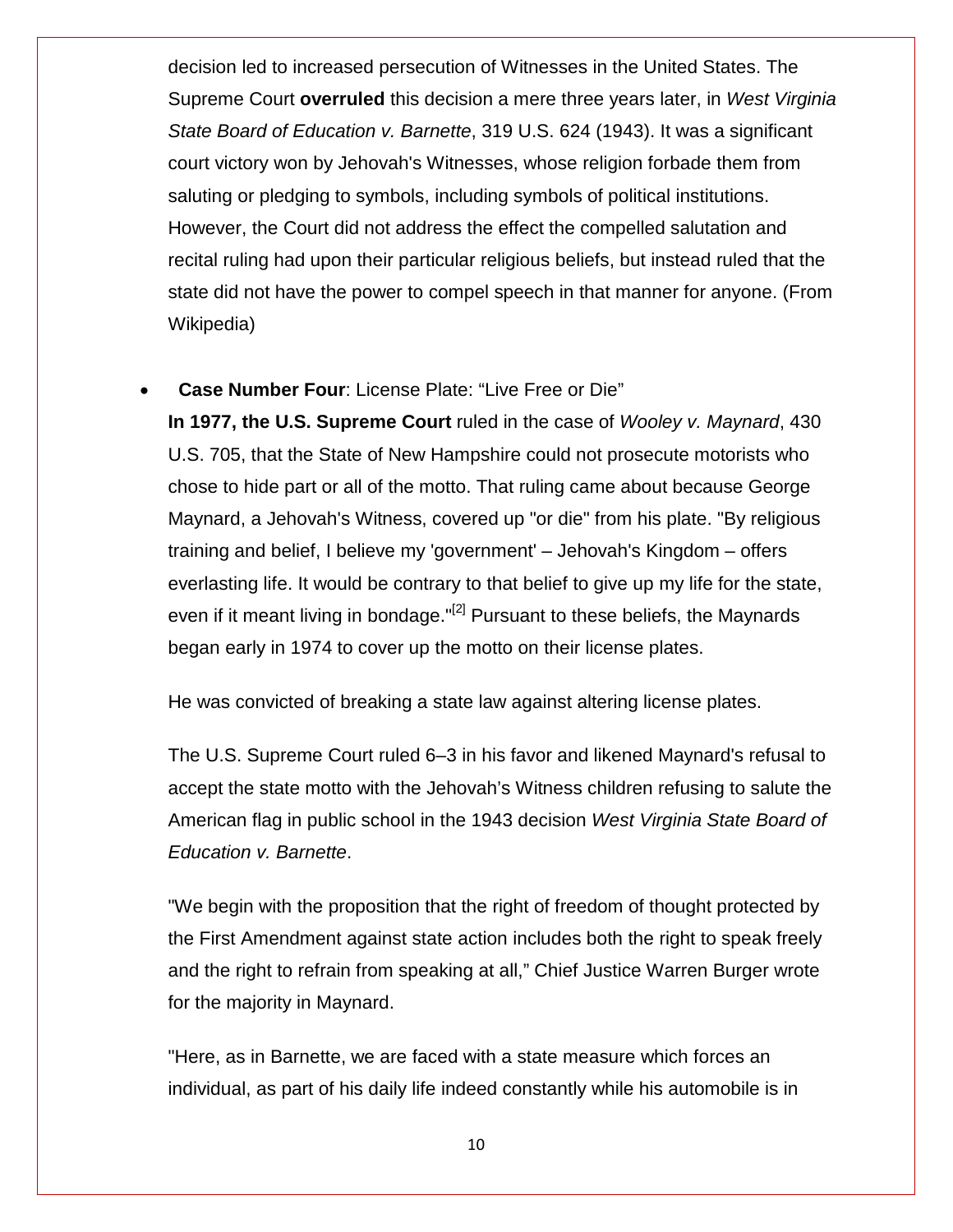public view to be an instrument for fostering public adherence to an ideological point of view he finds unacceptable.

"The fact that most individuals agree with the thrust of New Hampshire's motto is not the test; most Americans also find the flag salute acceptable," Burger wrote.

The Supreme Court concluded that the state's interests paled in comparison to individuals' free-expression rights.<sup>[\[3\]](http://en.wikipedia.org/wiki/Live_Free_or_Die#cite_note-3)</sup>

#### (From Wikipedia)

Justice Jackson said, "national unity is something officials may foster by persuasion and example, but not coercion."

#### • **Case Number Five**: **Bracelets for Cancer Awareness**

**H. v. Easton Area Sch. Dist.,** 827 F. Supp. 2d 392 (E.D. Pa. 2011) The speech is both political and sexual and the school can't shut that down. It is political because the bracelets are intended to raise awareness about breast cancer and to reduce the stigma associated with openly discussing breast health. While it can be argued that the speech is lewd and vulgar (the word "boobies" is off-color slang for "breasts"), the political meaning of the speech outweighs its sexual nature. Also, like the political, anti-war speech in Tinker, breast cancer awareness is a national public health issue. It affects everyone. The Court held in favor of the students. It said the speech was political speech and the schools could not ban it. It also said there was no evidence that the speech caused a material disruption in the school, so it could not be banned.

This case happened in Pennsylvania in 2010.

**Case Number 6:** Expressing an Opinion about a Teacher on FaceBook **In a Feb. 12, 2010 ruling** in [Bayer v. Evans,](http://howappealing.law.com/EvansVsBayerSDFla.pdf) U.S. Magistrate Judge Barry L. Garber of Miami declined Evans's request for an injunction barring the principal from keeping the student's discipline in school records. But the judge denied qualified immunity for Bayer, holding that Evans's speech was protected under the First Amendment and that the principal should have known he was violating a clearly established right by disciplining Evans.